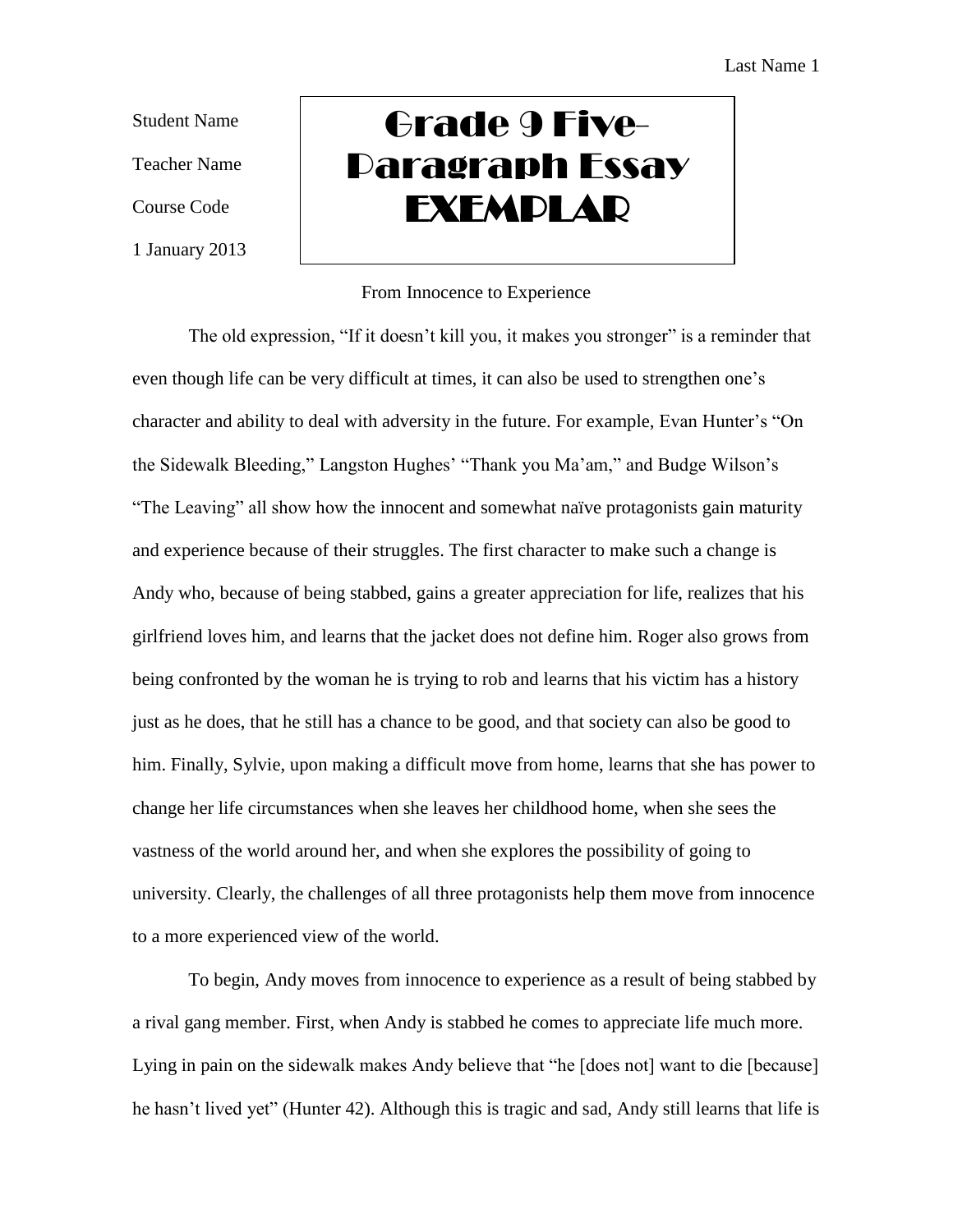Last Name 2

valuable and should not be wasted. This ends his childhood naivety that life is unending and replaceable. Additionally, the stabbing helps Andy understand the love he has for his girlfriend, Laura, more completely. Andy's pain helps him realize that he "suddenly hungered for Laura's mouth [and longed to] kiss Laura again" (39). His pain again helps him respect the value of life more, including the relationship he has with his girlfriend. This maturation is one that is valuable and could not have occurred without the stabbing. Finally, the stabbing helps Andy realize that material objects (like his jacket) have no meaning and that titles do not define him. He realizes that although "the purple jacket has always seemed so important to him before…now it seemed like such [a] small thing in a world he was missing" (42). In this case, Andy desperately tries to take off the jacket because he wants to be remembered as himself, not as a gang member: "*I'm Andy*" (42), he claims just before he dies, showing that he now understands his value is in who he is, not in what he wears. Therefore, although it is tragic that Andy is stabbed, this painful experience leads him to some important life lessons.

The second character who becomes more experienced as a result of his struggles is Roger from "Thank You Ma'am" when he attempts to steal a pursue from Mrs. Luella Bates Washington Jones. This experience helps Roger become more aware of how he views the world. For one, Roger realizes that he must respect even the elderly people in his life because they have much life experience to offer him. When Mrs. Jones tells Roger that "I were young once and I wanted things I could not get" (Hughes 74), Roger realizes that he could learn from her. He realizes that her experiences are valuable and that he could stop robbing people, just as Mrs. Bates has stopped craving things she could not have. Secondly, Roger's confrontation with Mrs. Bates helps him realize that he still has a chance to do better in the future. He realizes that "he did not want to be mistrusted" (75) which shows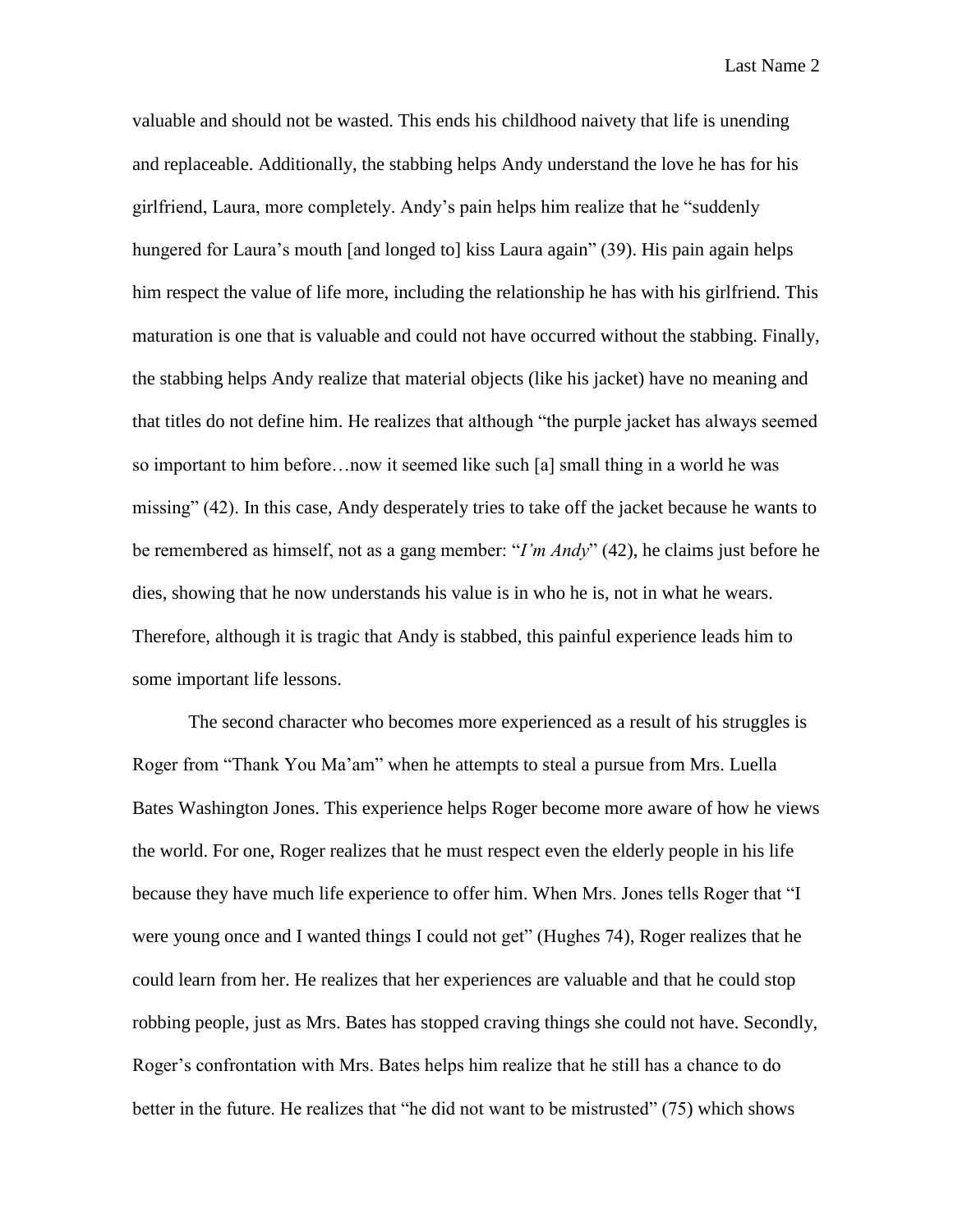Last Name 3

how Roger wants to change and be a better person in the future. His encounter helps him leave his childish ways and accept the responsibility of growing up. Lastly, Roger learns that *other* people in the world can do good things as well. When Mrs. Bates helps him, Roger realizes she is genuinely a good person. This realization is particularly hard for Roger to face which is why "he couldn't even say [thank you ma'am] as he turned…and looked at the large woman in the door" (75). However, it is clear that Roger is more aware of Mrs. Bates' goodness and has more hope that others can be like her one day. Clearly, Roger's experience with Mrs. Bates helps him move from his innocent childhood to a more mature view of the world.

The last character who moves from innocence to experience is Sylvie in "The Leaving." Sylvie begins to change as a result of leaving her comfortable home on the farm and moving to the city. Influenced by her mother, Sylvie's worldview changes because of leaving the confines of Annapolis and the farm. She comments that the "ten-kilometre walk [shunts her] straight from childhood to adolescence" (Wilson 109). Although this move is difficult, the struggle is one that helps her become a more mature young woman. Sylvie also gains experience when she arrives in the large city of Halifax. The city awakens Sylvie to another way of life, noting that "Halifax was a shock" (110). The large buildings, the noise, and the modernity all show her that there could be more to a woman's life than peeling potatoes. Although this transition is a shock to her, it again transitions Sylvie into a more knowledgeable view of the world. Finally, Sylvie gains experience when her mother asks her to consider going to university. When her mother suggests "maybe you'll come her some day t'learn" (112) Sylvie's mind opens to the greater possibilities in her life. She realizes again that her childhood innocence is over and she must now become a woman. This transition is ultimately completed when her father calls her "woman," showing the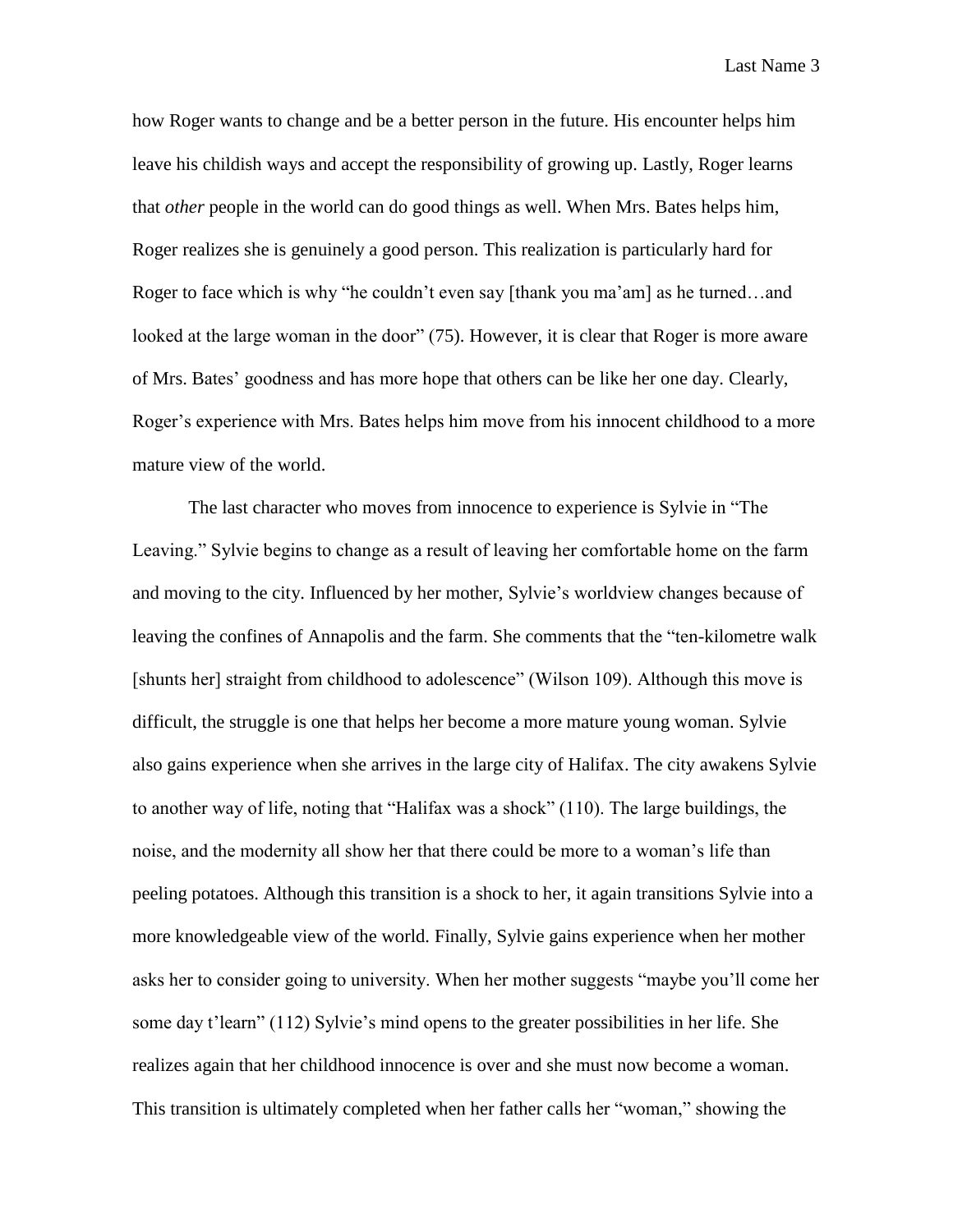Last Name 4

finality of her transition from innocence to experience. Evidently, Sylvie's experiences with her mother and in the big city awakens a change in her world view, which leads her to becoming a fully mature young woman.

In conclusion, each of the three short stories presents a youthful protagonist who is met with a situation that leads them from innocence to experience. Andy very quickly learns that the sense of belonging and importance he gets from being in the Royals is meaningless. In his dying moments, he finds value in his life, his love and his individuality. Similarly, in robbing Mrs Jones, Roger finds a lesson in compassion and kindness. By giving Roger an experience with dignity, it changes his worldview about others and the possibilities for himself. Lastly, Sylvie's trip shocks her into adolescence. The journey, her mother's suggestions, and their dignified return all show Sylvie that the future has more possibility than imagined. Andy, Roger and Sylvie all go through experiences that change their view of the world and themselves in it. Life's experiences can be difficult but they strengthen one's character and ability to deal with adversity in the future. These three characters provide examples of surprise experiences that become very life-changing for youth on the edge of adulthood.